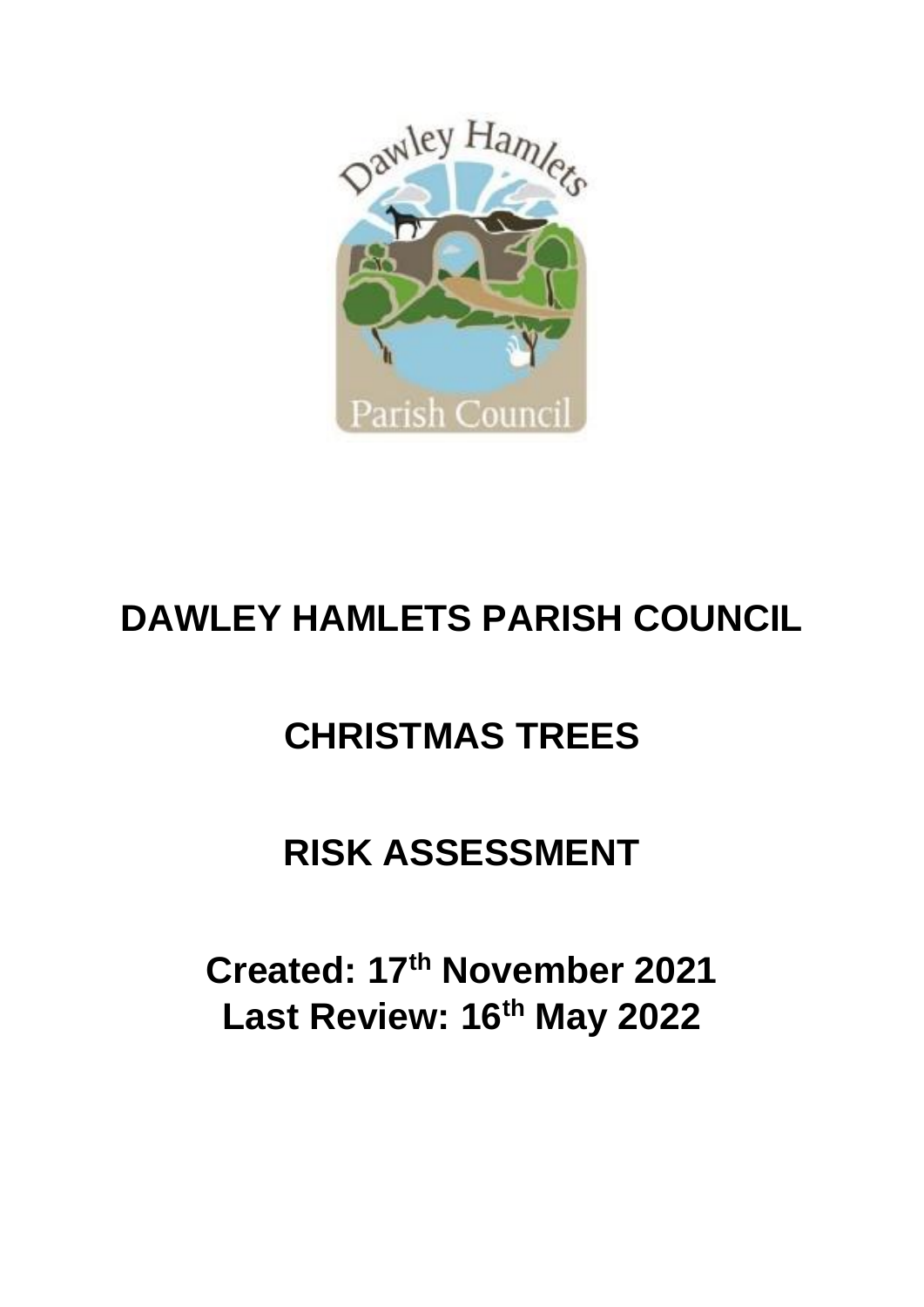| <b>RISK:</b>   |                                                                 |                                                                                                                      | <b>PARISH COUNCIL OUTDOOR CHRISTMAS TREES</b>                                                                                                                                                                                                                                                                                                                                                                    |                                  |  |
|----------------|-----------------------------------------------------------------|----------------------------------------------------------------------------------------------------------------------|------------------------------------------------------------------------------------------------------------------------------------------------------------------------------------------------------------------------------------------------------------------------------------------------------------------------------------------------------------------------------------------------------------------|----------------------------------|--|
|                |                                                                 |                                                                                                                      |                                                                                                                                                                                                                                                                                                                                                                                                                  |                                  |  |
|                | <b>LOCATIONS:</b>                                               |                                                                                                                      | Aqueduct - green space at the junction of Majestic Way and Pageant Drive<br>Horsehay - green space next to the boundary wall of Horsehay Village Hall, Bridge Road<br>Little Dawley - green space at the junction of Holly Road and Corbett Close                                                                                                                                                                |                                  |  |
|                | <b>LIGHT UP DATES/TIMES:</b>                                    |                                                                                                                      | TBA between 4pm and midnight                                                                                                                                                                                                                                                                                                                                                                                     |                                  |  |
|                | <b>ACTIVITY /</b><br><b>PROCESS</b>                             | <b>POTENTIAL</b><br><b>HAZARD(S)</b>                                                                                 | <b>ACTIONS TAKEN TO MITIGATE RISK</b>                                                                                                                                                                                                                                                                                                                                                                            | <b>RISK</b><br><b>ASSESSMENT</b> |  |
| 1              | Installation and<br>removal of<br>Christmas trees<br>and lights | Possible injury to<br>personnel, the public or<br>property whilst erecting<br>or dismantling the trees<br>and lights | Experienced companies are used for all aspects of the<br>installation and removal of the Christmas trees and<br>lights which are erected in green open spaces away<br>from public roads.<br>The Christmas tree light suppliers have their own<br>employer's liability insurance.<br>The Parish Council has its' own public liability insurance<br>and insurance cover for the Christmas tree lights.             | Low                              |  |
| $\overline{2}$ | Christmas trees<br>and lights in situ                           | Possible injury to the<br>public or property from<br>a falling tree or lights or<br>trip hazards                     | Concrete Christmas tree bases have been installed to<br>the recommended dimensions for the tree sizes to<br>ensure that the trees are secure.<br>An experienced company has been employed to erect<br>the trees and ensure that they are stable.<br>An experienced company has been employed to secure<br>the lights safely.<br>The cabling used has been secured and clearly marked<br>to prevent trip hazards. | Low                              |  |